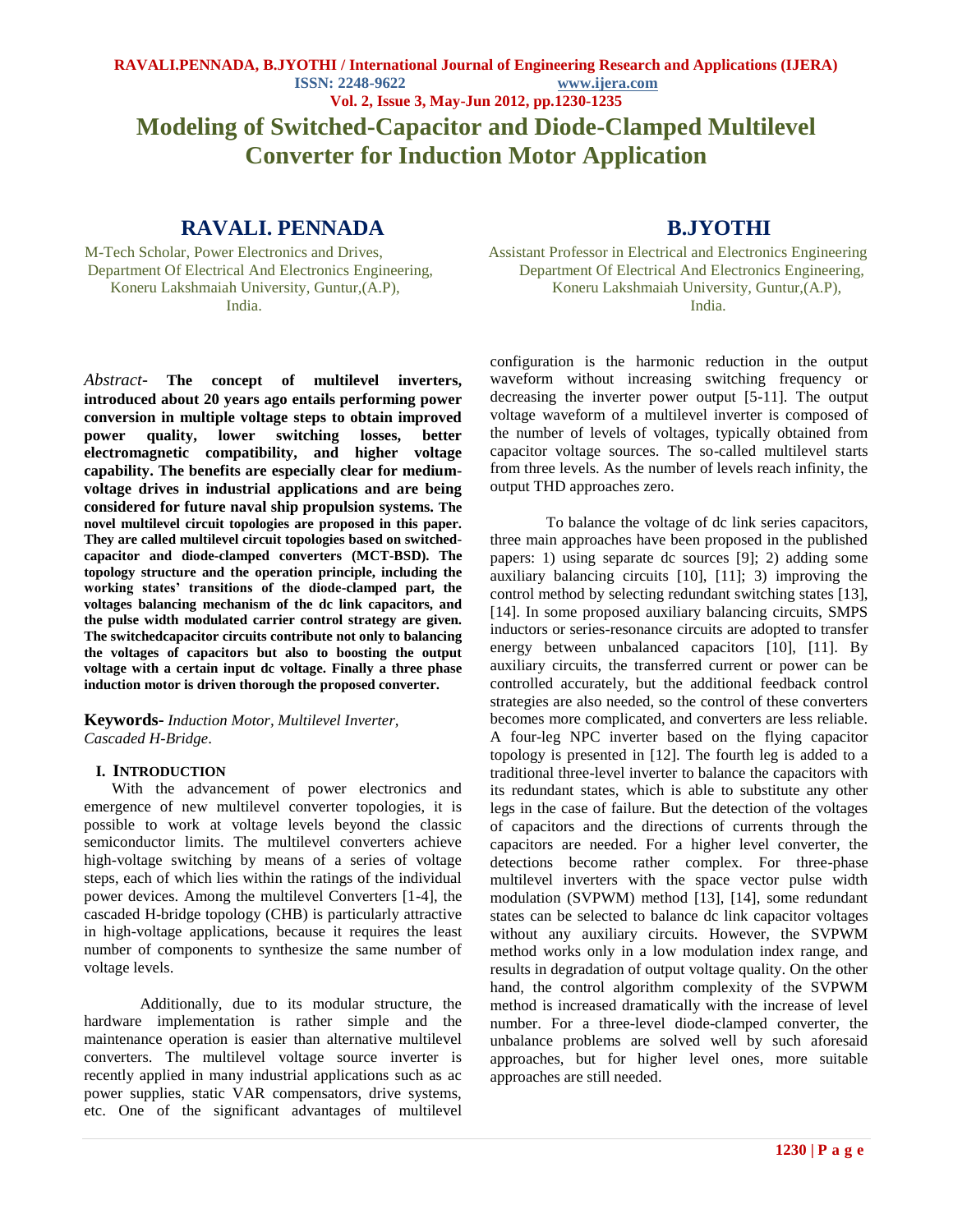#### **RAVALI.PENNADA, B.JYOTHI / International Journal of Engineering Research and Applications (IJERA) ISSN: 2248-9622 www.ijera.com Vol. 2, Issue 3, May-Jun 2012, pp.1230-1235**

The multilevel converter topologies based on switched capacitor converter and diode-clamped converter (MCT-BSD) are proposed in this paper. The switchedcapacitor circuits are adopted to balance the capacitors under any load conditions, and they also participate in synthesizing the output voltage level. The diode-clamped circuits play the same role as those of the conventional diode-clamped multilevel converter. The proposed topology can not only balance dc link capacitor voltages, but also boost the output voltages with kinds of boosting modes. Furthermore, the number of dc link capacitors is two less than those of the conventional diode-clamped multilevel converter. The validity of the MCT-BSD is verified by simulations on a five-level inverter. The possibility to extend this structure to four, seven, or higher level converters is further discussed. Finally a three phase induction motor is driven thorough the proposed converter.

## **II.HIGH POWER CONVERTERS CLASSIFICATIONS**



Figure 1 Classification of High power Converters

Fig.1 shows the classification of high power converters. Out of all converters Cascaded bridge configuration is more popular. Cascaded bridge configuration is again classified into 2 types 1) Cascaded Half Bridge 2) Cascaded Full Bridge or Cascaded H-Bridge. In this paper a novel cascaded hybrid H- Bridge topology is proposed for PV application.

# *A. Diode-Clamped Multilevel Inverter (DCMI)*

 The diode-clamped multilevel inverter uses capacitors in series to divide up the dc bus voltage into a set of voltage levels. To produce m levels of the phase voltage, an m-level diode-clamp inverter needs m-1 capacitors on the dc bus. A single-phase five-level diode-clamped inverter, which can produce a nine-level phase to phase voltage waveform, is shown in Fig. 2.



Figure 2 A single-phase five-level diode-clamped inverter.

The dc bus consists of four capacitors, i.e.,  $C_1$ ,  $C_2$ ,  $C_3$ , and  $C_4$ . For a dc bus voltage  $V_{dc}$ , the voltage across each capacitor is  $V_{dc}/4$ , and each device voltage stress will be limited to one capacitor voltage level,  $V_{dc}/4$ , through clamping diodes. DCMI output voltage synthesis is relatively straightforward. To explain how the staircase voltage is synthesized, point O is considered as the output phase voltage reference point. Using the five-level inverter shown in Fig. 2, there are five switch combinations to generate five level voltages across A and O.

## *B. Flying-Capacitor Multilevel Inverter (FCMI)*

Probably the most important multilevel topology to appear recently is the flying capacitor inverter, or imbricated cells multilevel inverter, proposed by Meynard and Foch. A FCMI shown in Fig. 3 uses a ladder structure of dc side capacitors where the voltage on each capacitor differs from that of the next capacitor. To generate m-level staircase output voltage, m-1 capacitors in the dc bus are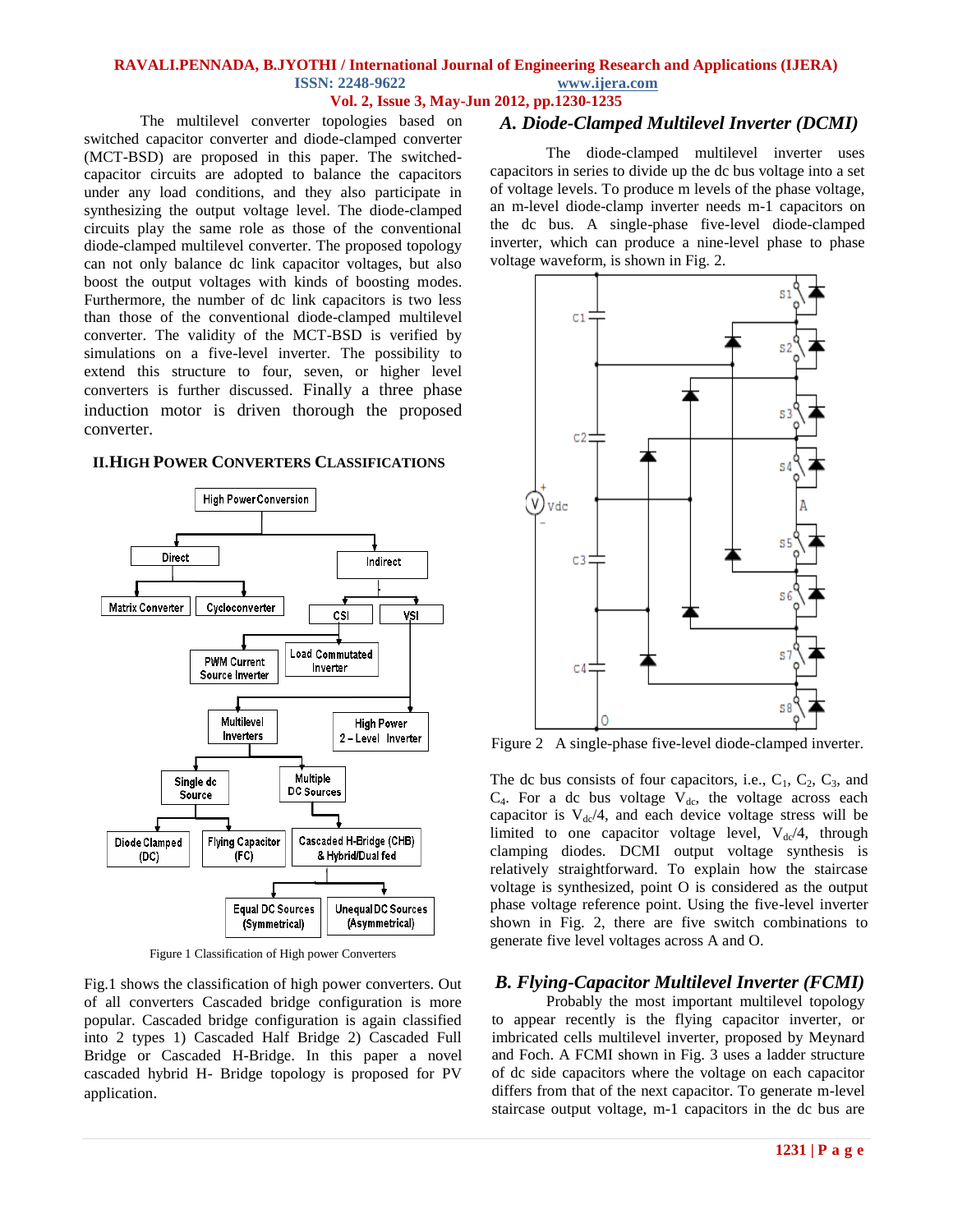#### **RAVALI.PENNADA, B.JYOTHI / International Journal of Engineering Research and Applications (IJERA) ISSN: 2248-9622 www.ijera.com Vol. 2, Issue 3, May-Jun 2012, pp.1230-1235**

needed. Each phase-leg has an identical structure. The size of the voltage increment between two capacitors determines the size of the voltage levels in the output waveform.



Figure 3 A single-phase five-level flying-capacitor inverter.

Here the switch pair-capacitor 'cell' is isolated and inserted within a similar cell – hence the term imbricated cells inverter. This inner pair of switches and their associated capacitor now ‗flies' as the outer pair of devices switch. The combination of conducting switches and capacitors ensures that the voltage across any blocking switch is always well defined.

#### *C. Cascaded-Inverters with Separated DC Sources*

The last structure introduced here is a multilevel inverter, which uses cascaded inverters with separate dc sources (SDCSs). The general function of this multilevel inverter is the same as that of the other two previous inverters. The multilevel inverter using cascaded-inverter with SDCSs synthesizes a desired voltage from several independent sources of dc voltages, which may be obtained from batteries, fuel cells, or solar cells. This configuration recently becomes very popular in ac power supply and adjustable speed drive applications. This new inverter can avoid extra clamping diodes or voltage balancing capacitors. A single-phase two-cell series configuration of such an inverter is shown in Fig 4.

Each SDCS is associated with a single-phase fullbridge inverter. The ac terminal voltages of different level inverters are connected in series. By different combinations of the four switches,  $S_1-S_4$ , each inverter level can generate three different voltage outputs,  $+V_{dc}$ ,  $-V_{dc}$ , and zero. The ac output of each of the different level of full-bridge inverters are connected in series such that the synthesized voltage waveform is the sum of the inverter outputs. Note that the number of output phase voltage levels is defined in different way from those of two previous inverters. In this topology, the number of output phase voltage levels is defined by  $m=2s+1$ , where s is the number of dc sources.



Figure 4 Single-phase structure of a two-cell cascaded inverter.

### **III. DYNAMIC MODEL OF INDUCTION MOTOR**

The induction machine d-q or dynamic equivalent circuit is shown in Fig. 5 and 6. One of the most popular induction motor models derived from this equivalent circuit is Krause's model detailed in [5]. According to his model, the modeling equations in flux linkage form are as follows:



Fig. 5 Dynamic q-axis model



Fig. 6 Dynamic d-axis model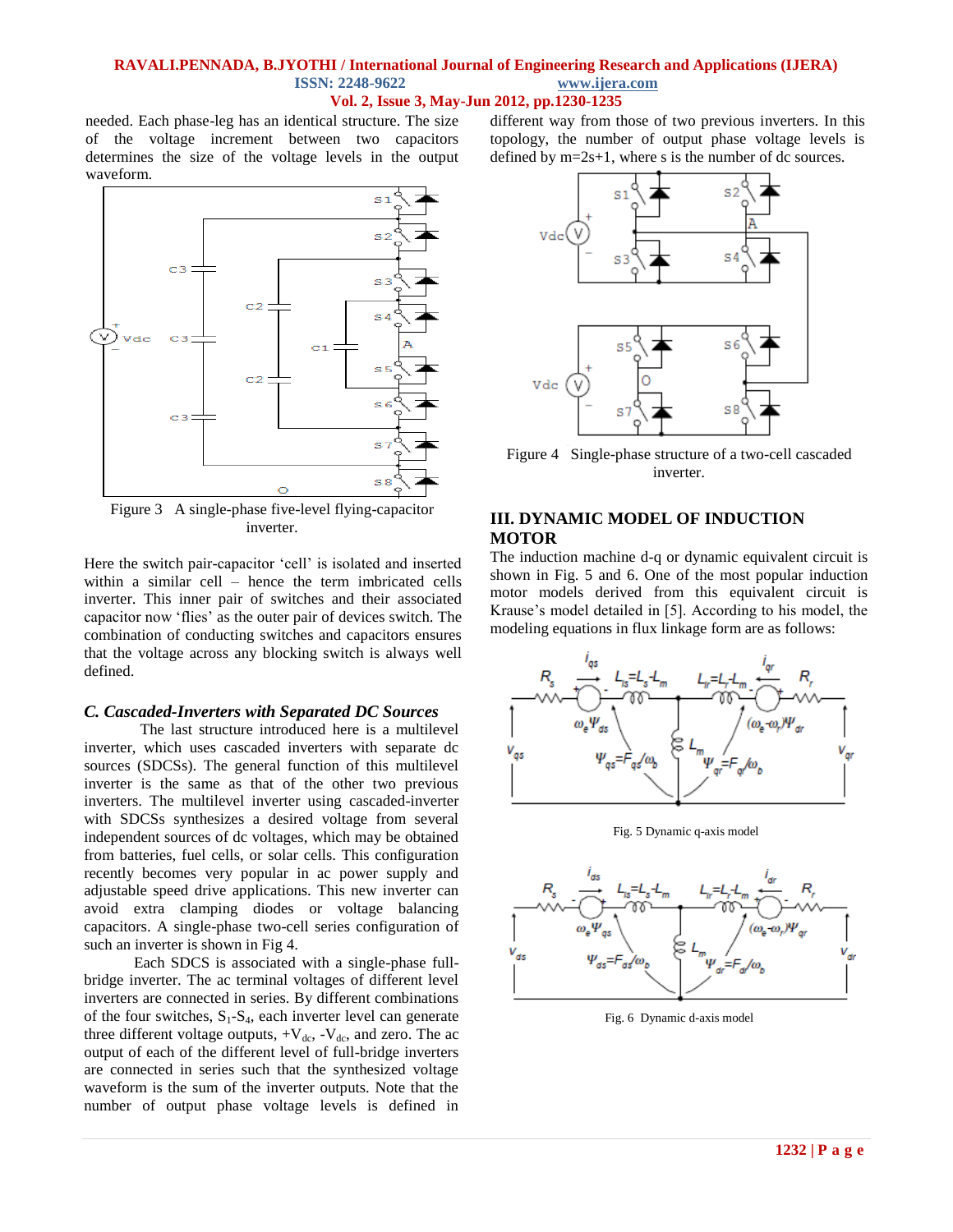#### **RAVALI.PENNADA, B.JYOTHI / International Journal of Engineering Research and Applications (IJERA) ISSN: 2248-9622 www.ijera.com**

**Vol. 2, Issue 3, May-Jun 2012, pp.1230-1235**

$$
\frac{dF_{qz}}{dt} = \omega_b \left[ v_{qz} - \frac{\omega_e}{\omega_b} F_{dz} + \frac{R_z}{x_{ls}} \left( F_{mq} + F_{qz} \right) \right]
$$
\n
$$
dF_{dr} \qquad \begin{bmatrix} \omega_e & R_z & -R_z \\ \omega_e & R_z & -R_z \end{bmatrix}
$$
\n(1)

$$
\frac{dA}{dt} = \omega_b \left[ v_{ds} + \frac{\omega_e}{\omega_b} F_{qz} + \frac{v_{z}}{x_{ls}} (F_{md} + F_{ds}) \right]
$$
 (2)

$$
\frac{dF_{qr}}{dt} = \omega_b \left[ v_{qr} - \frac{(\omega_e - \omega_r)}{\omega_b} F_{dr} + \frac{K_r}{x_{ir}} (F_{mq} - F_{qr}) \right]
$$
(3)

$$
\frac{dF_{dr}}{dt} = \omega_b \left[ v_{dr} + \frac{(\omega_e - \omega_r)}{\omega_b} F_{qr} + \frac{\kappa_r}{x_{ir}} (F_{md} - F_{dr}) \right]
$$
(4)

$$
F_{mq} = x_{ml}^* \left[ \frac{r_{qz}}{x_{lz}} + \frac{r_{qr}}{x_{lr}} \right]
$$
 (5)

$$
F_{md} = x_{ml}^* \left[ \frac{F_{ds}}{x_{ls}} + \frac{F_{dr}}{x_{lr}} \right]
$$
 (6)

$$
i_{q_5} = \frac{1}{x_{l_5}} (F_{q_5} - F_{mq})
$$
 (7)

## III. MATLAB/SIMULINK MODELING AND SIMULATION RESULTS





Figure. 7 Matlab/Simulink model

Fig. 8 shows the level shifted PWM signal of the proposed converter. Since converter is designed for five levels so it has four carriers.



Figure. 8 PWM signals



Figure 9 Five level output without filter



Figure 10 Output with filter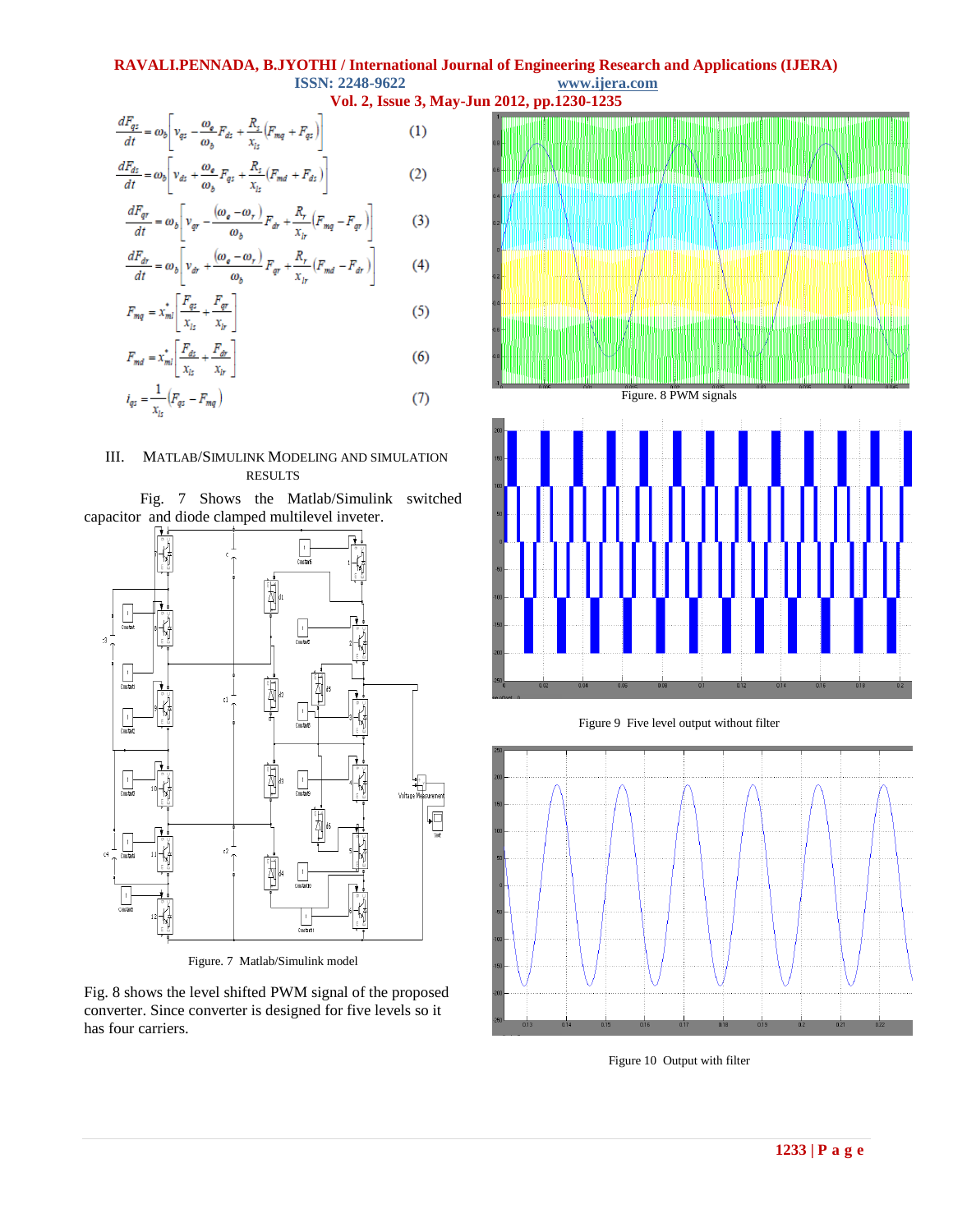## **RAVALI.PENNADA, B.JYOTHI / International Journal of Engineering Research and Applications (IJERA) ISSN: 2248-9622 www.ijera.com**



This waveform represents the output voltage of the three phase multilevel inverter.



Figure 12 Three phase converter with Induction Motor Drive

Fig. 12 shows the Matlab/Simulink model of three phase converter with induction motor drive.



Figure.13 Electromagnetic Torque and Speed curves of SQCIM

The first waveform represents the Electromagnetic Torque and rotor speed characteristics of the Squirrel cage Induction motor

# **IV. CONCLUSION**

The novel multilevel topologies are proposed in this paper, and they consist of a switched-capacitor converter and a diodeclamped converter. The structure and the operation principle of this topology are introduced. The switchedcapacitor circuits are applied to balance the voltage of dc link capacitors and flying capacitors with any load conditions, as well as participate in synthesizing the output voltage levels. Both advantages of the switched-capacitor and the diode-clamped circuits are brought into full play in the MCT-BSD by the combination of the two circuits. Not only this new topology balances dc link capacitors, but also it can step up the output voltage with kinds of boosting modes, which will contribute to lessening the turns ratio of the input transformer, even to cutting out it. Compared to the other switched-capacitor topology, the less switching devices and dc link capacitors are needed in the MCT-BSD. Finally a Matlab/Simulink based model is developed and simulation results are presented.

# **V.REFERENCES**

- [1] L. J.-Sheng and P. F. Zheng, "Multilevel converters—a newbreed of power converters," IEEE Trans. Ind. *Appl.*, vol. 32, no. 3, pp. 509–517, May/Jun. 1996.
- [2] J. Rodriguez, J.-S. Lai, and F. Z. Peng, "Multilevel inverters: A survey of topologies, controls, and applications," *IEEE Trans. Ind. Electron.*, vol. 49, no. 4, pp. 724–738, Aug. 2002.